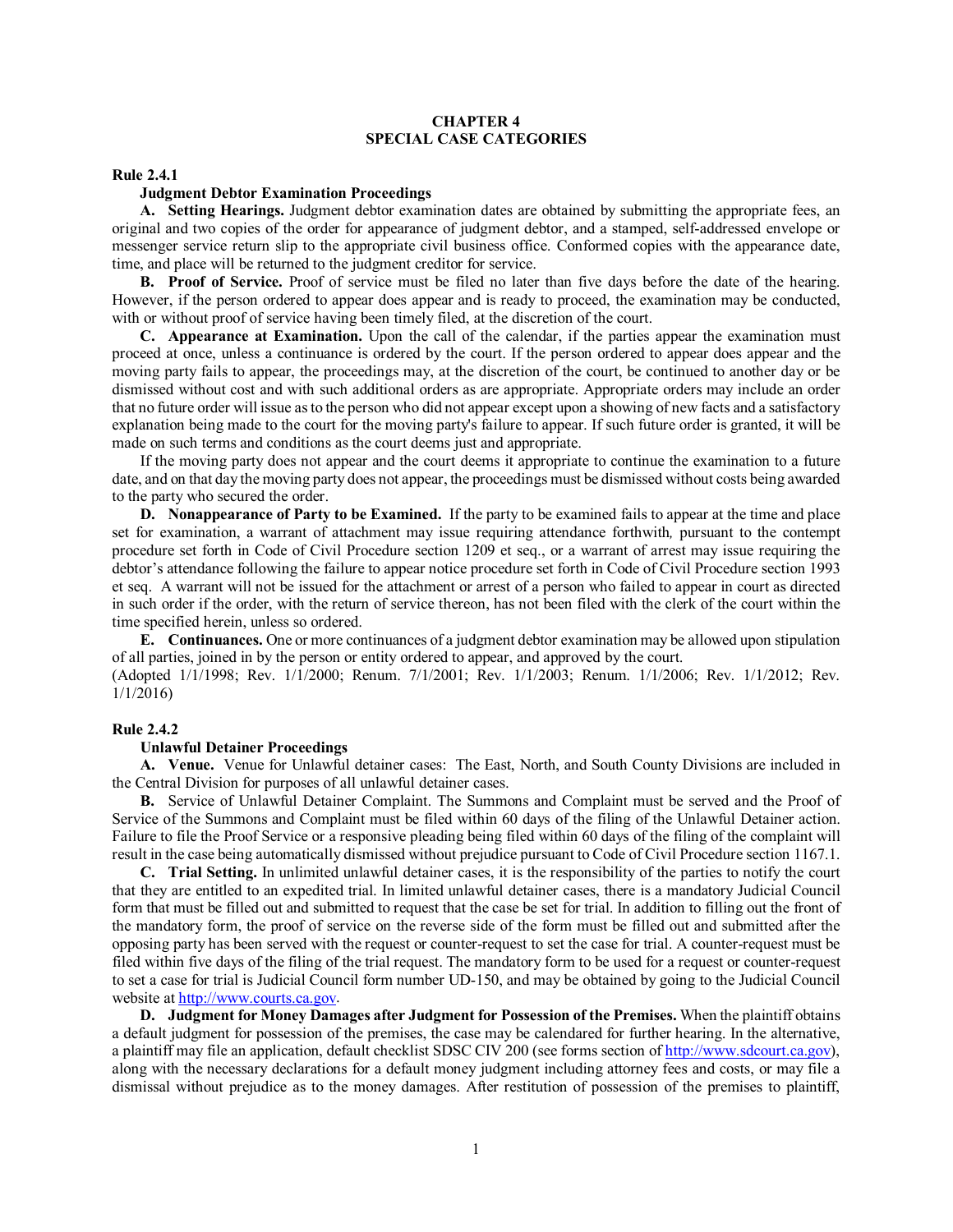plaintiff's failure to seek a money judgment or to file a dismissal may result in the court calendaring a hearing for the plaintiff to show cause why the case should not be dismissed.

**E. Redesignation of Case when Possession is No Longer in Issue (Civ. Code, § 1952.3).** The plaintiff must immediately notify the court when possession is no longer in issue and request the matter be redesignated as an unlimited or limited civil matter. The case will be monitored as follows:

**1.** If the defendant has not filed an answer, the case will be monitored for timely entry of default; or

**2.** If the defendant has filed an answer, the case will be set for a Case Management Conference.

(Adopted 1/1/1998; Rev. 1/1/2001; Renum. 7/1/2001; Rev. 1/1/2003; Rev. 1/1/2004; Rev. 1/1/2005; Renum. 1/1/2006; Rev. 1/1/2008; Rev. 1/1/2009; Rev. 1/1/2010; Rev. 1/1/2018; Rev. 1/1/2021)

## **Rule 2.4.3**

## **Uninsured/Underinsured Motorist Actions**

If a complaint includes an uninsured/underinsured motorist claim as defined under section 68609.5 of the Government Code and section 11580.2 of the Insurance Code, plaintiff must file a declaration stating the case is an uninsured/underinsured motorist case, the name of insurance carrier, and amount of coverage. The court will suspend the time requirements and the action will be stayed for a period of 180 days. Any party who claims to be exempt from the stay and who desires to further prosecute the action must object by noticed motion in the stayed action. Upon the expiration of the 180-day stay period, the action will be dismissed unless, upon noticed motion, good cause is shown to the contrary. If such motion is granted, the stay may be extended, but such an extension will not exceed 180 days.

In addition to the above, if a complaint includes an uninsured/underinsured motorist claim as defined under section 68609.5 of the Government Code and section 11580.2 of the Insurance Code, plaintiff must appear ex parte within 60 calendar days of the filing of the complaint and indicate whether a stay of the action or a portion of the action is requested in accordance with rule 2.1.13, and/or whether the case will proceed against all other appearing defendants.

(Adopted 1/1/1998; Rev. 1/1/1999; Rev. 1/1/2000; Rev. 1/1/2001; Renum. 7/1/2001; Rev. 1/1/2005; Renum. 1/1/2006; Rev. 1/1/2013)

## **Rule 2.4.4**

# **Small Claims Cases**

To facilitate compliance with the Standards of Judicial Administration relating to case disposition time standards and delay reduction, a notice will be given to the plaintiff by the clerk at the time of filing a small claims case advising the following: (1) Failure to appear at the scheduled hearing may result in the case being dismissed; (2) If the defendant(s) is (are) not served by the date of trial and the plaintiff elects not to reset the matter, the case will be dismissed without prejudice when the case is called. Requests for resetting may be made at the time of trial or earlier. If the case is dismissed on the date of trial for lack of service and resetting, and the plaintiff wishes to further litigate the matter, the case must be refiled and a new filing fee paid.

**A. Venue.** Venue for small claims cases: The East, North, and South County Divisions are included in the Central Division for purposes of small claims cases.

**B. Reassignment.** If the parties do not stipulate to the attorney sitting as a temporary judge to which their case is assigned, the matter will be set for hearing before another temporary judge, commissioner, or judge when available. If the parties do not stipulate to allowing any attorney to hear the case as a temporary judge, the matter will be set for hearing before a commissioner or judge when available.

**C. Proof of Service.** Proof of service must be filed not later than five days before the date set for hearing. Failure to timely file proof of service may cause the court to remove the hearing from the calendar or dismiss the case without prejudice.

**D. Appeal Procedures.** In addition to the requirements of the Code of Civil Procedure and the California Rules of Court, the following procedure applies in small claims appeals: Parties are not required to file trial briefs in small claims appeals. However, if a party feels a brief is necessary, it must be filed at least five court days prior to the hearing and must not exceed five pages in length.

(Adopted 1/1/1998; Rev. 1/1/1999; Rev. 1/1/2000; Renum. 7/1/2001; Rev. 7/1/2003; Rev. 1/1/2005; Renum. 1/1/2006; Rev. 1/1/2013; Rev. 1/1/2015; 1/1/2021)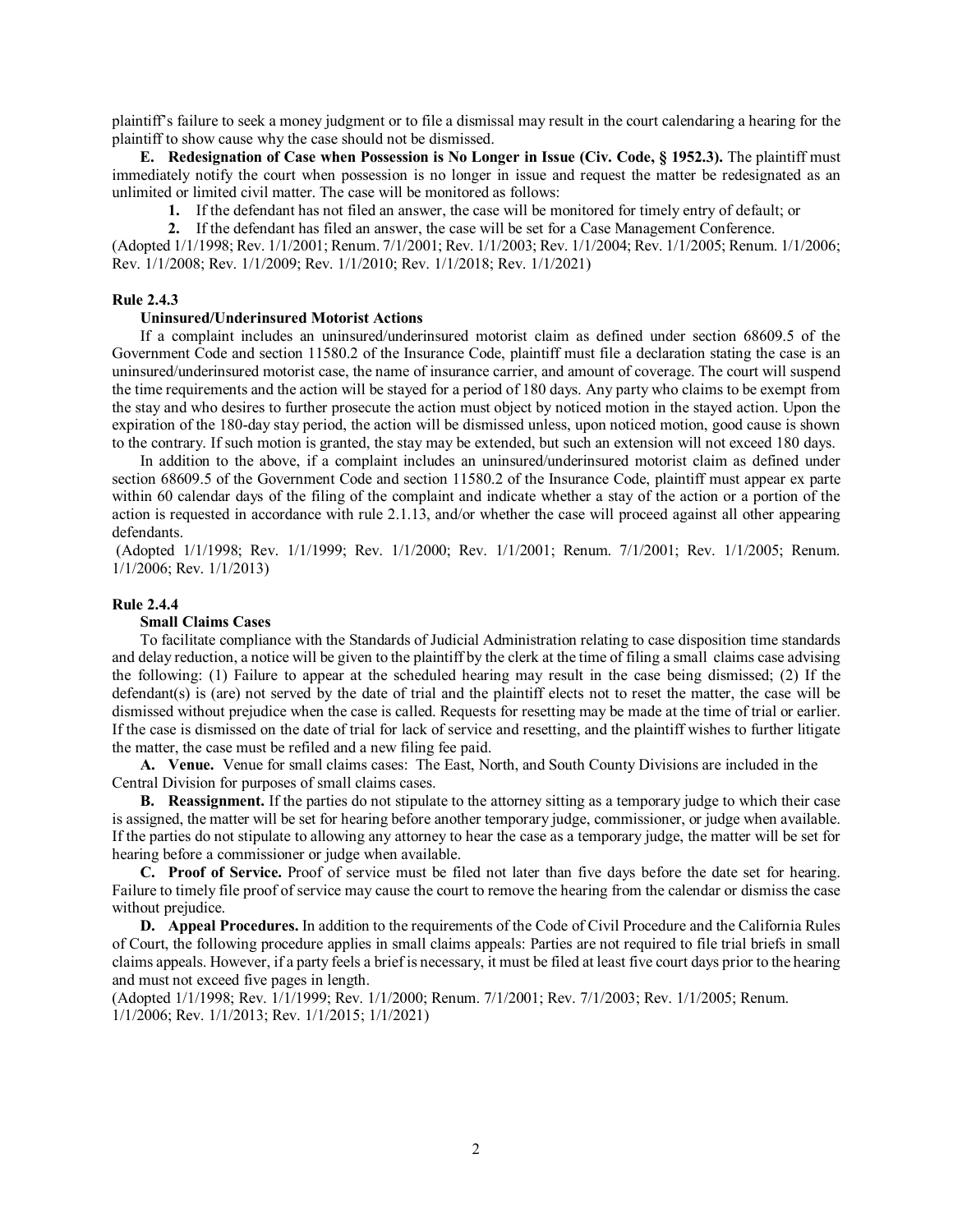# **Rule 2.4.4.1**

## **Copies of Attachments – Small Claims Filings**

When a party files with the court a document or form, which the court is required to copy and serve, and the document or form is accompanied by an attachment(s), the filing party must provide an adequate number of copies of the attachment(s) sufficient to allow the court to serve a copy with the form or document on all parties to the action. (Adopted 1/1/2013; Rev. 1/1/2018)

## **Rule 2.4.4.2**

# **Requests for Continuances – Small Claims Hearings**

Any party submitting a request to continue a hearing in a small claims matter must timely mail or personally serve a copy of the request on all parties in the action, and file with the court proof of service of the request. Hearing dates will remain as set unless the court serves on all parties a notice continuing the hearing. Failure to appear at a scheduled hearing date may adversely affect the case.

If a defendant is brought into the case after a notice of continued hearing is served by the court, it is the responsibility of the plaintiff to serve notice of the new hearing date on the defendant. (Adopted 1/1/2018)

### **Rule 2.4.5**

### **Eminent Domain**

**A.** C**ase Management Conference.** Absent the granting of a motion to treat an eminent domain proceeding as a complex case or a motion to enlarge time, it will be set for a Case Management Conference approximately 180 days after the filing of the complaint. By the date of this Case Management Conference, all parties must either have appeared, been defaulted, disclaimed any interest in the subject property, or been dismissed, and the case must be ready to be placed on the civil active list. A Case Management Statement must be completed by all parties and filed with the court at the time of this Case Management Conference. The parties may stipulate to ADR or a temporary judge at that time. A trial date will be set not sooner than 120 days after the case is "at issue."

**B. Settlement Conference.** A settlement conference on the issue of compensation will be set 15 days before the trial date if the parties have complied with the settlement conference rules. The plaintiff must attend the conference with its negotiating agent, and all defendants who claim compensation must be present except lienholders, if any.

**C. Trial Readiness Conference.** A trial readiness conference on the issue of compensation will be set 10 days before the trial date. The plaintiff and other parties presenting valuation testimony at the trial must meet prior to the scheduled conference and complete, sign, and file a joint trial readiness conference statement in the form provided by the court. The completed statement must be presented to the judge at the scheduled conference. (Adopted 1/1/1998; Rev. 1/1/2000; Renum. 7/1/2001; Rev. 1/1/2003; Rev. 1/1/2005; Renum. 1/1/2006)

# **Rule 2.4.6**

### **Minors/Incompetents/Conservatees**

**A. Guardian ad Litem.** As provided in Code of Civil Procedure section 372, a guardian ad litem must be appointed for a minor, incompetent person, or a person for whom a conservator has been appointed. Due to potential conflicts of interest, parents asserting individual claims or defenses may not serve as guardian ad litem for their minor children, absent a court order to the contrary. Petitions for appointment of a guardian ad litem must be filed at the same time as the underlying complaint is filed.

Guardian Ad Litem applications must include San Diego Superior Court form CIV-383 stating whether: a) the minor is the subject of a juvenile dependency proceeding; b) the minor is the subject of a probate guardianship; c) the proposed guardian is also asserting individual claims or defenses in the proceeding; and d) all of the minor's parents have been given notice of this proceeding. If a custody order is in effect, the most recent order must be attached.

**B. Petitions to Compromise the Claim of a Minor.** A petition to compromise claims on behalf of minors may be filed in a limited civil case only if an action is already pending in that case. Otherwise, it must be filed as an unlimited civil case. Any petition meeting the requirements of California Rules of Court, rule 7.950.5(a) will proceed in an expedited manner pursuant to California Rules of Court, rule 7.950.5(b) and (c). In all other circumstances, the petition must be filed and set for hearing in the department designated by the presiding or supervising department unless the case has been assigned to a judge or independent calendar department, in which case the petition must be filed and heard in that department.

The person compromising the claim on behalf of the minor and the minor must be in attendance at the hearing of the petition, unless the court orders otherwise.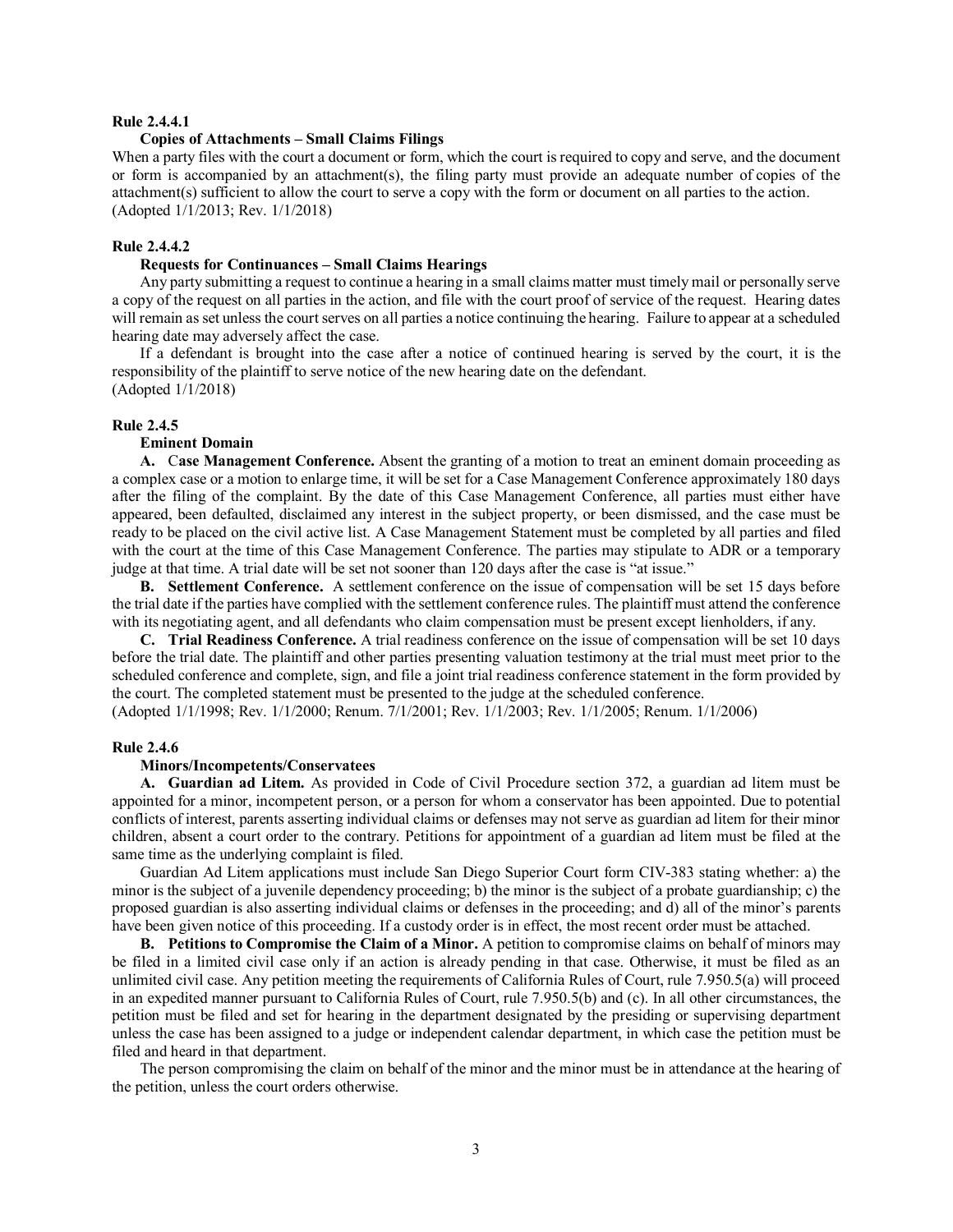At the time of the hearing, the court will determine the amount of costs, expenses, and attorney's fees to be allowed from the proceeds of the settlement. The funds must be disbursed in accordance with the order approving the settlement. It is the duty of the attorney to ensure that the minor's funds are deposited in accordance with the court order referenced above. Attorney's fees are not due or payable unless and until the money is deposited in the blocked account and a receipt executed by the depository is returned to the court.

**C. Trusts**

**1.** In all cases where a petition to approve the compromise of a claim of a minor or person with disability filed under Probate Code section 3600 et seq. proposes to have the settlement funds distributable to the minor or person with disability administered under a guardianship, conservatorship, discretionary trust or special needs trust, as provided in Probate Code section 3602, 3604 or 3611, the petition to establish the guardianship, conservatorship, discretionary trust or special needs trust must be filed for approval in the Probate Department of the Court. Except as provided in subdivision 2 below, no payment or transmittal of the proceeds of the settlement agreement or judgment distributable to the minor or person with disability shall be made to the guardian, conservator or trustee until a certified copy of the Order appointing the guardian, conservator, or trustee has been filed in the Civil Department of the Court approving the compromise and settlement under Probate Code section 3600 et seq.

**2.** In any proceeding to approve the compromise of a claim of a minor or person with disability filed under Probate Code section 3600 et seq., the judge in the civil proceeding approving the compromise petition may order that the settlement funds distributable to the minor or person with disability be distributed to a temporary guardian, temporary conservator or temporary trustee appointed by a judge of the Probate Department of the court, pending Probate court determination of the petition to establish the guardianship, conservatorship, discretionary trust or special needs trust. In no event shall any funds distributable to a minor or person with disability in a proceeding under Probate Code section 3600 et seq. be distributed to any person not authorized by court order pursuant to the provisions set forth in Probate Code section 3602, 3604 or 3611.

(Adopted 1/1/1998; Rev. 1/1/2000; Renum. 7/1/2001; Rev. 1/1/2003; Rev. 1/1/2004; Rev. 1/1/2005; Renum. 1/1/2006; Rev. 1/1/2010; Rev. 1/1/2011; Rev. 1/1/2016; Rev. 1/1/2017)

## **Rule 2.4.7**

## **"Other" Civil Actions**

Civil actions classified as "other," including but not limited to petitions for extraordinary relief and small claims appeals, will be noticed for dismissal 180 days after the filing of the first document conferring court jurisdiction, unless the parties appear ex parte in the appropriate department and obtain an extension of time. The court, on its own motion, may at any time reclassify such cases as "unlimited civil." Cases designated as "eminent domain" must follow the procedures under rule 2.4.5.

(Adopted 1/1/1998; Renum. 7/1/2001; Rev. 1/1/2004; Renum. 1/1/2006)

## **Rule 2.4.8**

## **Extraordinary Writs**

**A.** In seeking mandamus or prohibition relief, it is not necessary to obtain an alternative writ (Code Civ. Proc., § 1088). The noticed motion procedure should be used whenever possible.

**B.** If an alternative writ is sought in the first instance, the petition must be filed in the civil business office and the petitioner must appear ex parte to seek issuance of an order to show cause.

**C.** Petitions for extraordinary writs in limited civil, misdemeanor and infraction cases that name the Superior Court as the respondent are governed by Division VII rules (Appellate).

**D.** Petitions for extraordinary writs arising out of all other criminal cases are governed by Division III rules (Criminal).

(Adopted 1/1/1998; Rev. 1/1/2000; Renum. 7/1/2001; Renum. 1/1/2006)

### **Rule 2.4.9**

#### **EADACPA Proceedings**

**A.** When a civil action has been filed which cites the "Elder Abuse and Dependent Adult Civil Protection Act" (EADACPA), pursuant to Welfare & Institution Code section 15600 et seq., that action will be transferred to the Probate Court for litigation if the following apply:

**1.** A conservator of the person and/or estate has been appointed for the plaintiff and has qualified prior to the initiation of the action for abuse. (Welf. & Inst. Code, § 15657.3, subd. (a).)

**2.** No good cause is shown to retain the action in the Civil Court. (Welf. & Inst. Code, § 15657.3, subd. (b).)